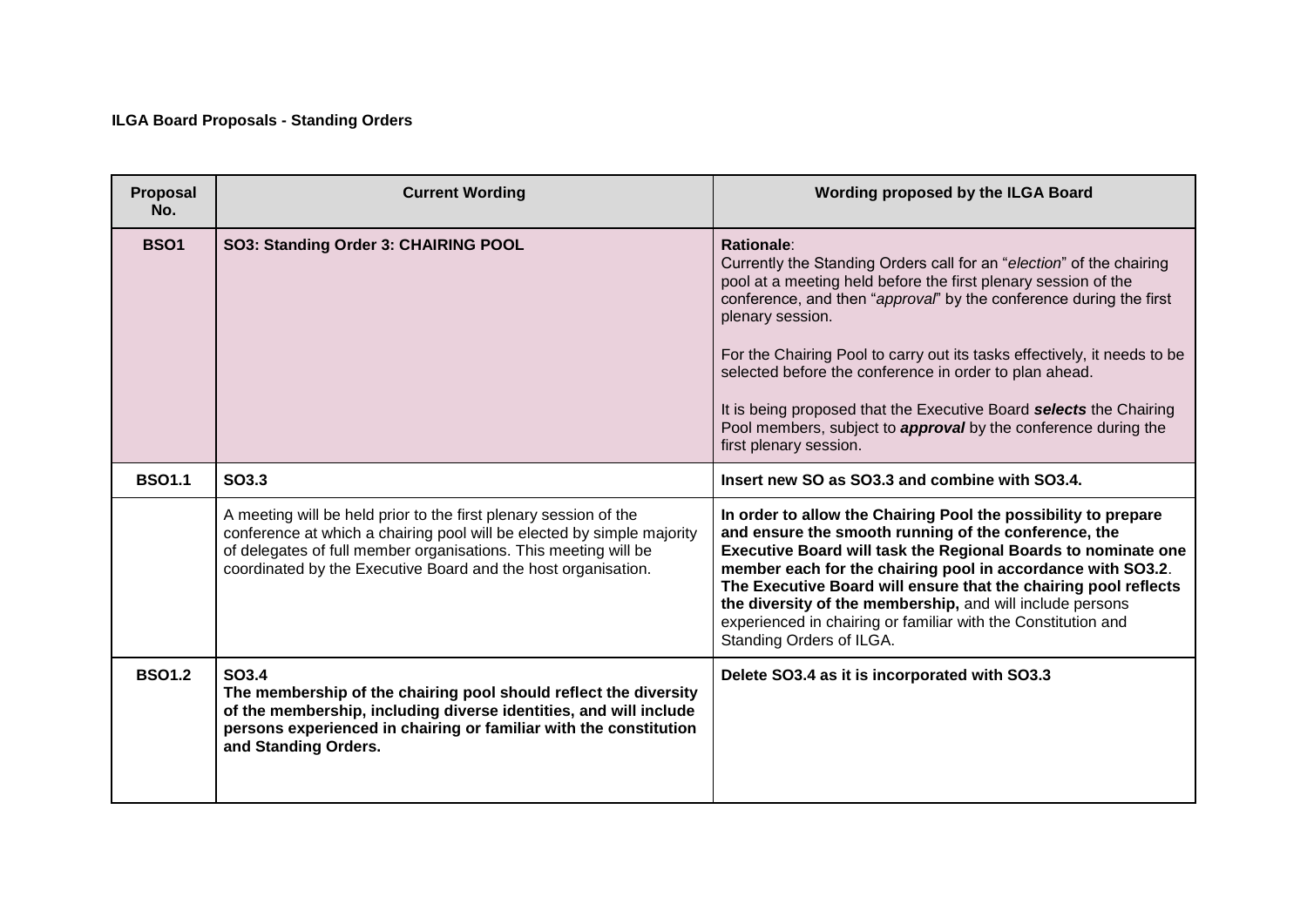| <b>BSO1.3</b> | SO3.3 & SO3.5                                                                                                                                                                                                                                                                                                                                                                                                                                                                          | Currently, SO3.3 and SO3.5 are very similar.                                                                                                                                                                                                                                                                                                                                                                                                                                                                                                                                                                                                                                                                                  |
|---------------|----------------------------------------------------------------------------------------------------------------------------------------------------------------------------------------------------------------------------------------------------------------------------------------------------------------------------------------------------------------------------------------------------------------------------------------------------------------------------------------|-------------------------------------------------------------------------------------------------------------------------------------------------------------------------------------------------------------------------------------------------------------------------------------------------------------------------------------------------------------------------------------------------------------------------------------------------------------------------------------------------------------------------------------------------------------------------------------------------------------------------------------------------------------------------------------------------------------------------------|
|               |                                                                                                                                                                                                                                                                                                                                                                                                                                                                                        | <b>Renumber as SO3.4</b>                                                                                                                                                                                                                                                                                                                                                                                                                                                                                                                                                                                                                                                                                                      |
|               | SO3.3: A meeting will be held prior to the first plenary session of the<br>conference at which a chairing pool will be elected by simple majority<br>of delegates of full member organisations. This meeting will be<br>coordinated by the Executive Board and the host organisation.<br>SO3.5: The chairing pool will be approved by conference at the first<br>plenary session. Until this time, the conference will be managed by<br>the Executive Board and the host organisation. | The chairing pool as proposed by the Executive Board will be<br>approved by a simple majority of delegates of full member<br>organisations at the first plenary session. Until this time, the<br>conference will be managed by the Executive Board and the host<br>organisation.                                                                                                                                                                                                                                                                                                                                                                                                                                              |
| <b>BSO1.4</b> | SO3.8                                                                                                                                                                                                                                                                                                                                                                                                                                                                                  | SO3.8 rewording and renumbered to SO3.7                                                                                                                                                                                                                                                                                                                                                                                                                                                                                                                                                                                                                                                                                       |
|               | The chairing pool will select at least one minute taker for each plenary<br>session.                                                                                                                                                                                                                                                                                                                                                                                                   | It is the responsibility of the Executive Board to ensure that the<br>decisions of each plenary session are minutes and published in the<br>official languages of ILGA.                                                                                                                                                                                                                                                                                                                                                                                                                                                                                                                                                       |
| <b>BSO1.5</b> | SO3.9                                                                                                                                                                                                                                                                                                                                                                                                                                                                                  | SO3.9 rewording and renumbered to SO3.8                                                                                                                                                                                                                                                                                                                                                                                                                                                                                                                                                                                                                                                                                       |
|               | The chairing pool will decide the order in which proposals, workshop<br>recommendations and other agenda items shall be dealt with at each<br>of the plenary sessions, and present this to the plenary as an 'Order<br>of Business'. The chair will take into account the feelings of the<br>meeting<br>and alter the order of business as they see fit.                                                                                                                               | The functions of the Chairing Pool, subject to these Standing<br>Orders, shall be to:<br>3.8.1 decide the order in which proposals, workshop<br>recommendations and other agenda items shall be dealt with at<br>each of the plenary sessions (the "order of business"), subject to<br>the approval of Conference;<br>3.8.2 ensure that the Constitution and these Standing Orders<br>(relating to the business of the Conference in session) are<br>observed, and notify the Presiding Conference Chair of any<br>violation that may be brought to the Chairing Pool's notice;<br>3.8.3 select at least two of its members, of which at least one shall<br>be a woman, to chair each of the plenary sessions; [incorporating |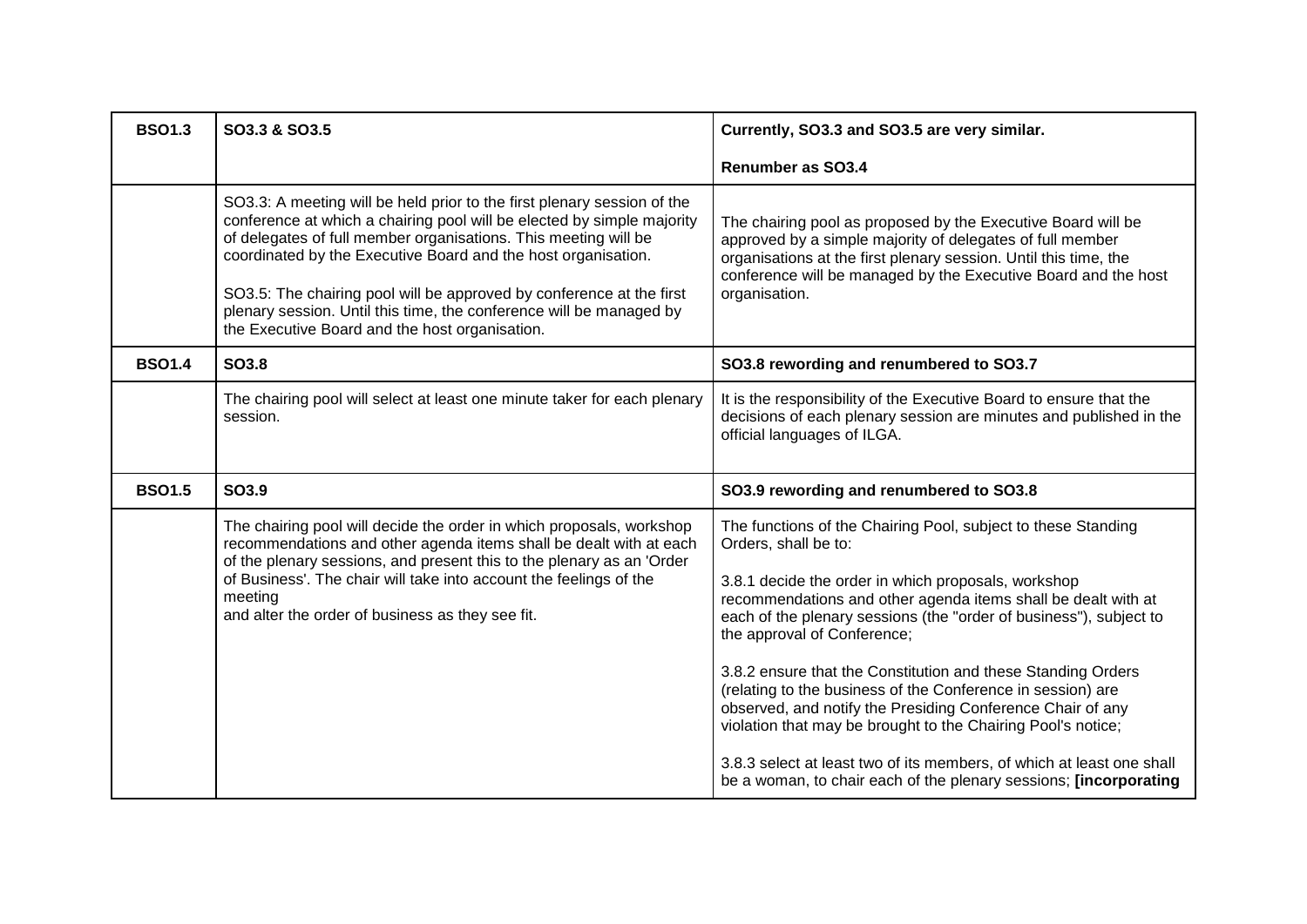|               |                                                                                                                                                     | SO3.7]                                                                                                                                                                                                                                                                                                                                                      |
|---------------|-----------------------------------------------------------------------------------------------------------------------------------------------------|-------------------------------------------------------------------------------------------------------------------------------------------------------------------------------------------------------------------------------------------------------------------------------------------------------------------------------------------------------------|
|               |                                                                                                                                                     | 3.8.4 co-ordinate the conduct of elections held during the<br>Conference:                                                                                                                                                                                                                                                                                   |
|               |                                                                                                                                                     | 3.8.5 carry out such other tasks as may be necessary to give effect<br>to these Standing Orders.                                                                                                                                                                                                                                                            |
| <b>BSO1.6</b> | <b>SO3.7</b>                                                                                                                                        | Delete SO3.7 as it's incorporated with SO3.8                                                                                                                                                                                                                                                                                                                |
| <b>BSO1.7</b> |                                                                                                                                                     | Renumber section according to approved proposals.                                                                                                                                                                                                                                                                                                           |
| <b>BSO2</b>   | SO4 Standing Order 4: WORKSHOPS AND CAUCUSES                                                                                                        | <b>Rationale:</b><br>1. It is being proposed that "general workshops" be renamed<br>"decision-making workshops" to be understood widely.<br>2. It is being proposed that "experiential and information"<br>workshops be changed to "Skill-sharing, educational and<br>informational workshops" to better reflect the objectives of<br>ILGA and its members. |
| <b>BSO2.1</b> | SO4.1                                                                                                                                               | SO4.1                                                                                                                                                                                                                                                                                                                                                       |
|               | The main discussion body of an ILGA Conference is the general<br>workshop. Only general workshops may produce recommendations to<br>the Conference. | The main discussion body of the ILGA Conferences is the<br>Decision-Making Workshop, which is the only workshop that<br>can produces recommendations regarding the Constitution,<br>Standing Orders and other governance related issues to the<br>Conference.                                                                                               |
| <b>BSO2.2</b> | <b>SO4.2</b>                                                                                                                                        | <b>SO4.2</b><br>Insert new Standing Order - SO4.2 on Decision-Making<br>Workshops                                                                                                                                                                                                                                                                           |
|               |                                                                                                                                                     | Decision-Making Workshops are chaired by a member of the<br>Governance Sub-Committee of the Executive Board.                                                                                                                                                                                                                                                |
|               |                                                                                                                                                     | The main functions of these workshops will be to consider the<br>relevant proposals and related amendments (as published in<br>the agenda or otherwise referred to the workshop for                                                                                                                                                                         |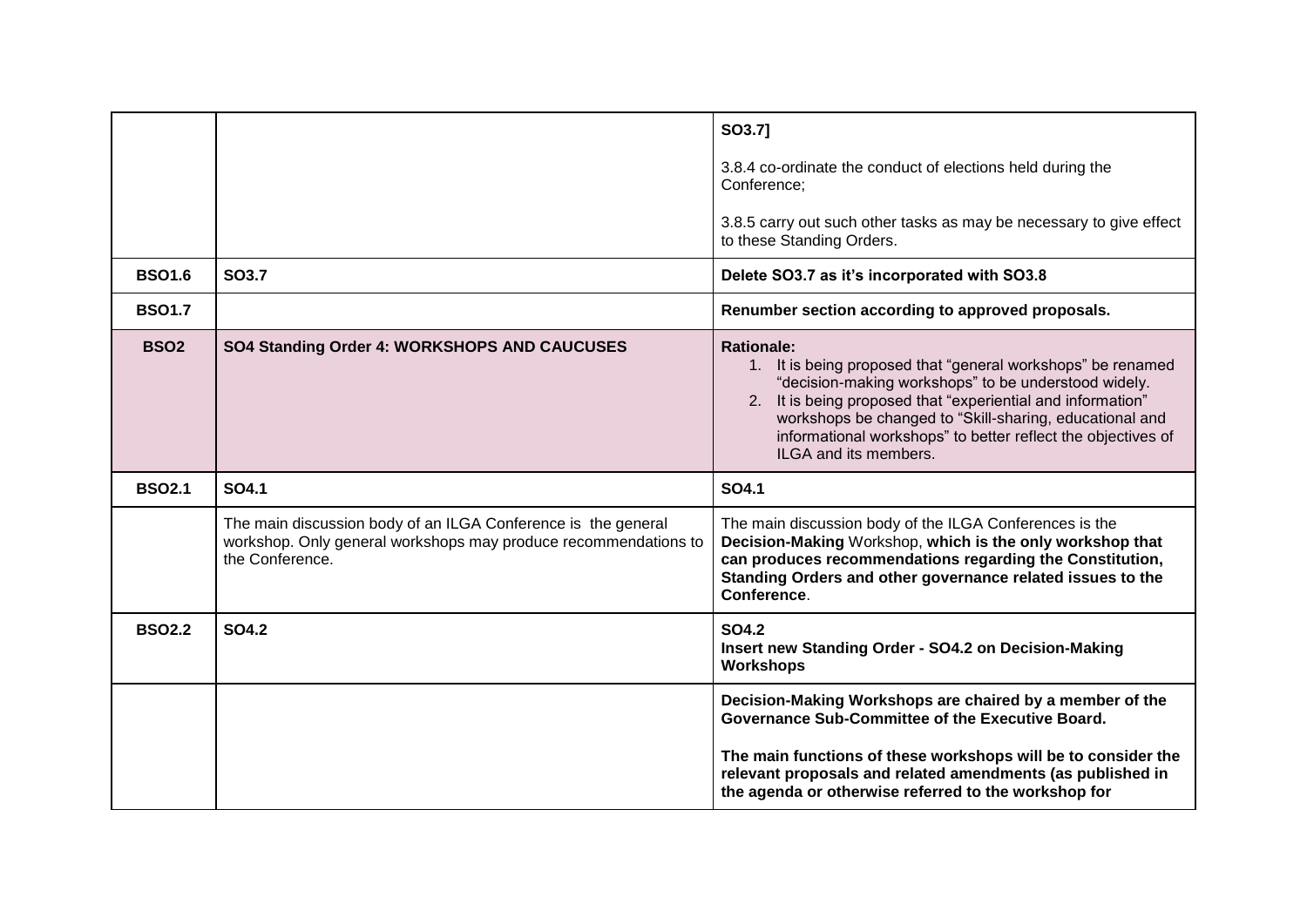|               |                                                                                                                                                                                                                                                                   | consideration) and to make recommendations on them to a<br>plenary session.<br>All workshops and caucuses will be chaired by a person acceptable<br>to those present at the workshop or caucus. If no chair is agreed<br>the workshop/caucus may not proceed. The chair of the<br>workshop/caucus will ensure the smooth running of the meeting. |
|---------------|-------------------------------------------------------------------------------------------------------------------------------------------------------------------------------------------------------------------------------------------------------------------|--------------------------------------------------------------------------------------------------------------------------------------------------------------------------------------------------------------------------------------------------------------------------------------------------------------------------------------------------|
| <b>BSO2.3</b> | <b>SO4.2</b>                                                                                                                                                                                                                                                      | Reword SO4.2 and renumber to SO4.3                                                                                                                                                                                                                                                                                                               |
|               | Apart from the general workshop there are two other types of<br>workshop: the experiential workshop and the information workshop.<br>All these workshops may produce a report to be entered into the<br>conference report. There are also caucuses.               | The Conference programme shall also include skill-sharing,<br>educational and informational workshops directly related to<br>the work and development of ILGA and its members. These<br>workshops may report to the Conference for information, but<br>may not submit recommendations directly to a plenary<br>session.                          |
| <b>BSO2.4</b> | SO4.3                                                                                                                                                                                                                                                             | Reword SO4.3 and renumber to SO4.4                                                                                                                                                                                                                                                                                                               |
|               | All workshops and caucuses will be chaired by a person acceptable to<br>those present at the workshop or caucus. If no chair is agreed the<br>workshop/caucus may not proceed. The chair of the workshop/caucus<br>will ensure the smooth running of the meeting. | All decision-making, skill-sharing, educational and<br>informational workshops and caucuses will be chaired by a<br>person or persons acceptable to those present at the workshop or<br>caucus, whose function it will be to ensure the smooth running<br>of the workshop, the appointment of a minute taker and the                             |
|               |                                                                                                                                                                                                                                                                   | recording of any recommendations.                                                                                                                                                                                                                                                                                                                |
| <b>BSO2.5</b> | <b>SO4.4</b>                                                                                                                                                                                                                                                      | Delete SO4.4                                                                                                                                                                                                                                                                                                                                     |
|               | SO4.4 No workshop or caucus may change its status to a general<br>workshop without giving prior notice of this to the Conference in a<br>plenary session.                                                                                                         |                                                                                                                                                                                                                                                                                                                                                  |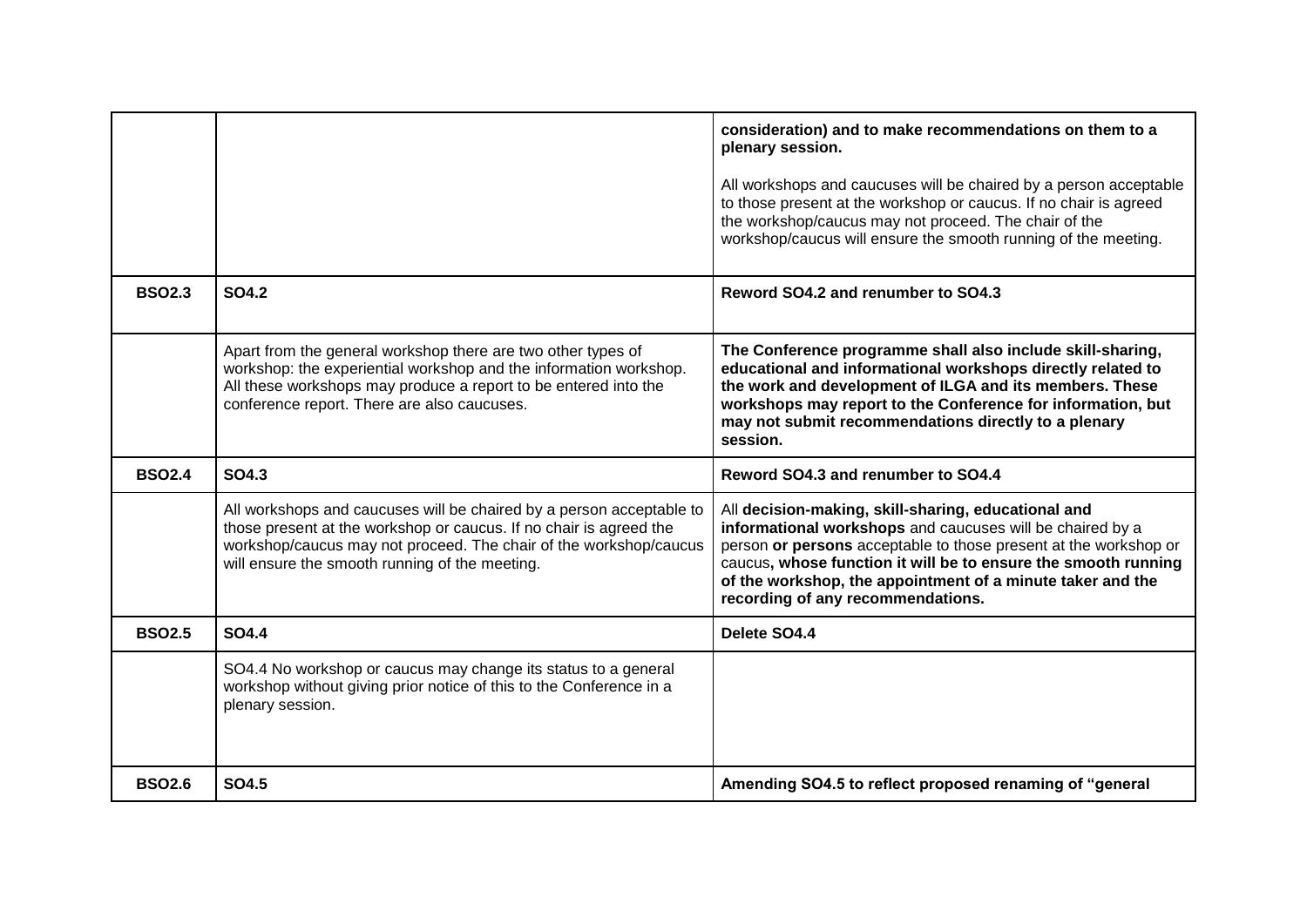|                                                                                                                                                                                                                                                                                                                                                                                                                                | workshops" and streamlining of functions                                                                                                                                                                                                                                                                                                                                                         |
|--------------------------------------------------------------------------------------------------------------------------------------------------------------------------------------------------------------------------------------------------------------------------------------------------------------------------------------------------------------------------------------------------------------------------------|--------------------------------------------------------------------------------------------------------------------------------------------------------------------------------------------------------------------------------------------------------------------------------------------------------------------------------------------------------------------------------------------------|
| General Workshops:                                                                                                                                                                                                                                                                                                                                                                                                             | <b>Decision-Making Workshops:</b>                                                                                                                                                                                                                                                                                                                                                                |
| SO4.5.1 General workshops will appoint a minute-taker for the<br>workshop. If no minute-taker is appointed, the workshop may not<br>report or make recommendations to the Conference.                                                                                                                                                                                                                                          | SO4.5.1 Decision-Making Workshops will appoint a minute-taker<br>for the workshop. If no minute-taker<br>is appointed, the workshop may not report or make<br>recommendations to the Conference.                                                                                                                                                                                                 |
| SO4.5.2 General workshops may make recommendations to plenary<br>sessions. Usually recommendations will be agreed upon by<br>consensus; but if this is not possible, then any recommendations must<br>be approved by a simple majority of votes cast for and against by<br>members in the workshop, entitled to vote. Voting totals will be noted<br>in the minutes for the workshop.                                          | SO4.5.2 Decision-Making Workshops may make<br>recommendations to plenary sessions. Usually<br>recommendations will be agreed upon by consensus; but if this is<br>not possible, then any recommendations must be approved by a<br>simple majority of votes cast for<br>and against by members in the workshop, entitled to vote. Voting<br>totals will be noted in the minutes for the workshop. |
| SO4.5.3 The main discussion on the proposals and amendments that<br>are on the agenda shall take place in general workshops designated<br>for that purpose. The main functions of these workshops will be to<br>consider the relevant proposals and related amendments (as<br>published in the agenda or otherwise referred to the workshop for<br>consideration) and to make recommendations on them to a plenary<br>session. | SO4.5.3 The main functions of these workshops will be to<br>consider the relevant proposals and related<br>amendments (as published in the agenda or otherwise referred<br>to the workshop for<br>consideration) and to make recommendations on them to a<br>plenary session.                                                                                                                    |
| SO4.5.4 Such workshops may recommend the approval or rejection<br>of a proposal and/or amendment, or may recommend adoption<br>subject to specified changes.                                                                                                                                                                                                                                                                   | SO4.5.4 Such workshops may recommend the approval or rejection<br>of a proposal and/or<br>amendment, or may recommend adoption subject to specified                                                                                                                                                                                                                                              |
| SO4.5.5 The minute-taker primarily and the Chair are responsible for<br>reporting back to the plenary session the proceedings of the<br>workshop.                                                                                                                                                                                                                                                                              | changes.<br>SO4.5.5 [Delete if SO4.5.1 is amended)                                                                                                                                                                                                                                                                                                                                               |
| SO4.5.6 The minute-taker must ensure that the minutes of the<br>meeting are available for circulation within 24 hours of the workshop.                                                                                                                                                                                                                                                                                         |                                                                                                                                                                                                                                                                                                                                                                                                  |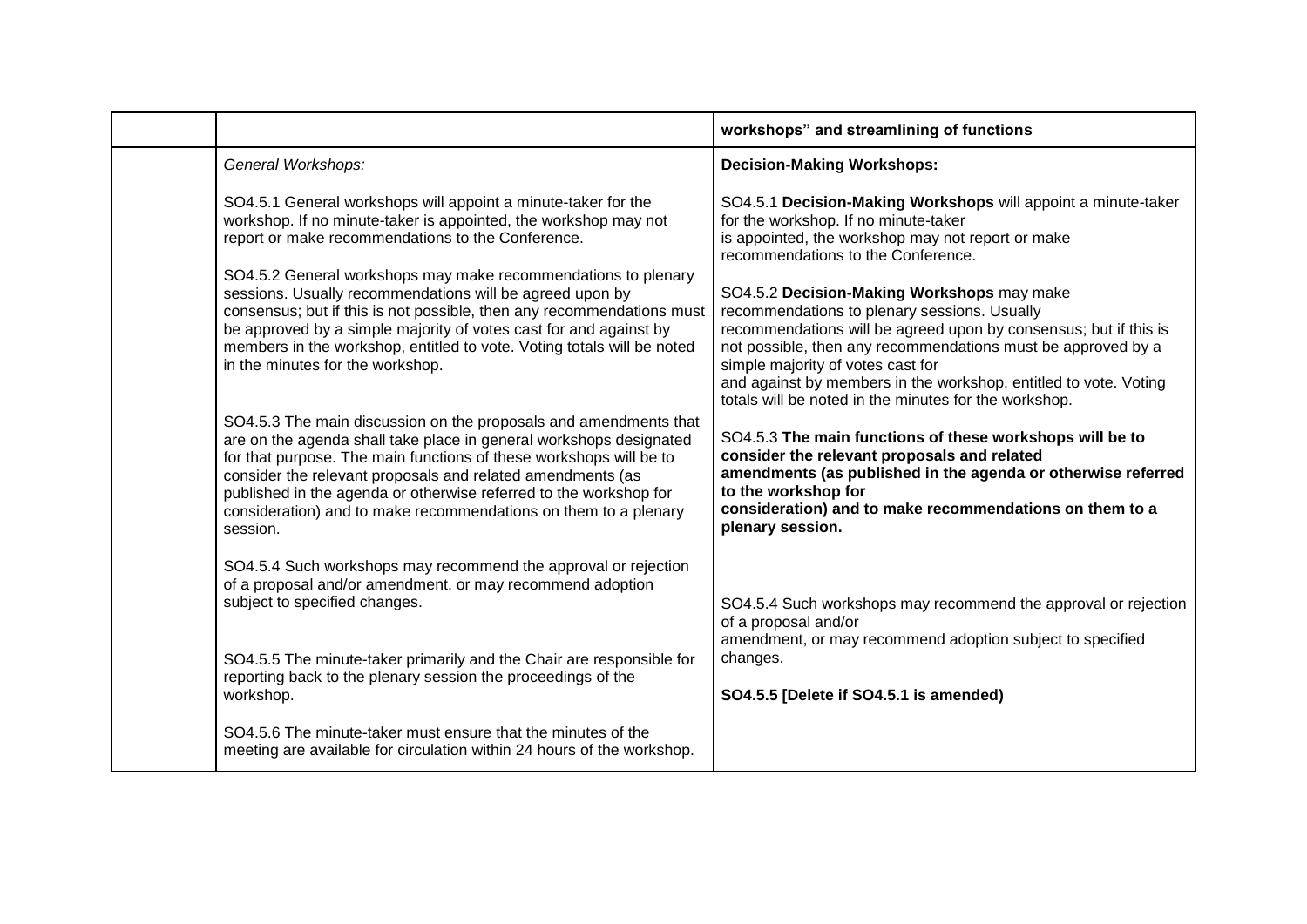|               |                                                                                                                                                                                    | SO4.5.6 The minute-taker must ensure that the minutes of the<br>meeting are available for circulation within 24 hours of the<br>workshop.      |
|---------------|------------------------------------------------------------------------------------------------------------------------------------------------------------------------------------|------------------------------------------------------------------------------------------------------------------------------------------------|
| <b>BSO2.7</b> | <b>SO4.6: Experiential and Information Workshops</b>                                                                                                                               | Delete SO4.6                                                                                                                                   |
|               | <b>Experiential and Information Workshops:</b>                                                                                                                                     |                                                                                                                                                |
|               | SO4.6.1 An experiential workshop is a workshop where people share<br>experiences rather than formulate policy. These workshops are<br>intended as discussion and sharing sessions. |                                                                                                                                                |
|               | SO4.6.2 Experiential workshops may appoint a minute-taker only if<br>every member attending the workshop agrees.                                                                   |                                                                                                                                                |
|               | SO4.6.3 An information workshop will consist of one or more people<br>making presentations to those attending and an ensuing discussion.                                           |                                                                                                                                                |
|               | SO4.6.4 Both types of workshop may make recommendations only to<br>general workshops.                                                                                              |                                                                                                                                                |
| <b>BSO2.8</b> | <b>SO4.7 Caucus Meetings</b>                                                                                                                                                       | <b>Renumber to SO4.6</b><br>Proposed wording to clarify function of caucus meeting.                                                            |
|               | SO4.7. Caucus Meetings:                                                                                                                                                            |                                                                                                                                                |
|               | SO4.7.1 Any collective body may meet together to discuss any<br>subject of mutual interest. Such a meeting shall be a caucus.                                                      | SO4.6.1 Any collective body may meet together to discuss any<br>subject of mutual interest. Such a meeting shall be called a caucus<br>meeting |
|               | SO4.7.2 A caucus may decide who shall and shall not be allowed to<br>participate. It shall give advance notice of any restrictions on<br>participation.                            |                                                                                                                                                |
|               | SO4.7.3 The running of these meetings will be wholly determined by<br>those attending the caucus.                                                                                  |                                                                                                                                                |
|               |                                                                                                                                                                                    |                                                                                                                                                |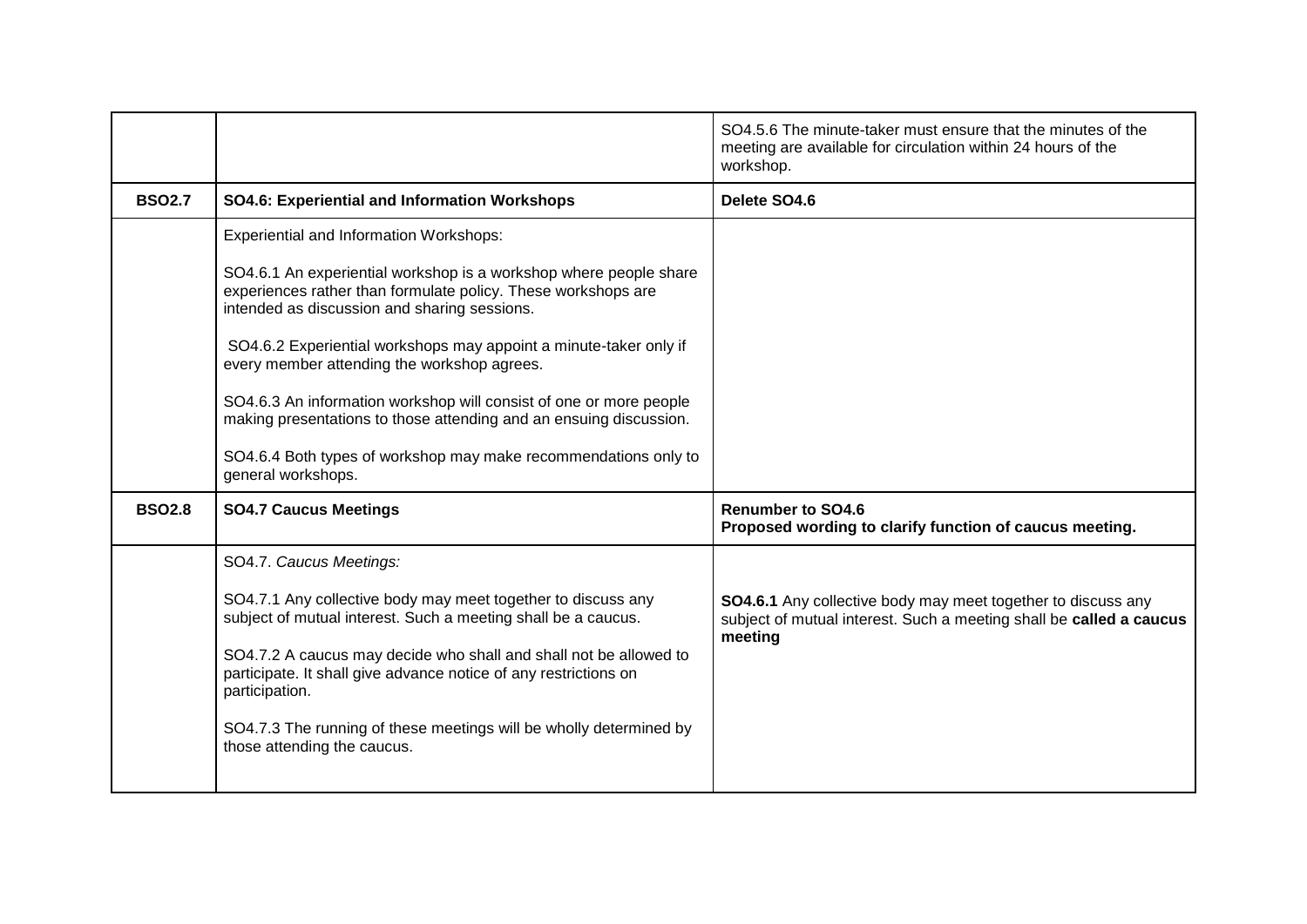|             | SO4.7.4 A caucus may make recommendations to, but not to a<br>plenary session.                                                                                                                                                                                                                                                                                      | SO4.6.4 A caucus meeting may include recommendations on<br>proposals on the agenda. However, if it wishes to recommend<br>changes to any proposals on the agenda, any such<br>recommendations shall initially be considered by the Decision-<br>Making Workshop on proposals before being considered by the<br>plenary. |
|-------------|---------------------------------------------------------------------------------------------------------------------------------------------------------------------------------------------------------------------------------------------------------------------------------------------------------------------------------------------------------------------|-------------------------------------------------------------------------------------------------------------------------------------------------------------------------------------------------------------------------------------------------------------------------------------------------------------------------|
| <b>BSO3</b> | SO5 Standing Order 5: PROXY VOTES                                                                                                                                                                                                                                                                                                                                   | <b>Rationale:</b><br>1. Rewording to include all Secretariats<br>2. Clarification of process of proxy votes                                                                                                                                                                                                             |
|             | SO5.1 A full member not present at the conference who would<br>otherwise be entitled to vote, and mixed organizations sending a<br>delegation of only women or only members who do not identify as<br>women, may nominate an individual participant or the Women's<br>Secretariat or the Trans Secretariat to exercise by proxy either one or<br>both of its votes. | SO5.1 A full member which is not represented at the<br>Conference and which would otherwise be entitled to vote,<br>may nominate an person attending the Conference or one of<br>the Secretariats to exercise by proxy the vote or votes to<br>which the organisation is entitled, in accordance to SO6.                |
|             | SO5.2 A letter of authority provided by the full member organisation to<br>the nominated representative<br>must be presented before proxy voting cards will be issued.                                                                                                                                                                                              | SO5.2 The full member organisation must submit the required<br>notification and provide the person or the Secretariat with a<br>letter of authority. The nominated representative must present<br>the letter of authority in order to receive proxy voting cards.                                                       |
|             | SO5.3 Any individual may exercise up to four (4) proxy votes.                                                                                                                                                                                                                                                                                                       |                                                                                                                                                                                                                                                                                                                         |
|             | SO5.4 The Women's and Trans Secretariats may exercise up to ten<br>(10) proxy votes.                                                                                                                                                                                                                                                                                | SO5.4 The Secretariats may exercise up to ten (10) proxy votes<br>each.                                                                                                                                                                                                                                                 |
|             | SO5.5 The Women's and Trans Secretariats may nominate other<br>individuals to exercise those proxy<br>votes nominated to it, provided the member has agreed to this in<br>advance in writing.                                                                                                                                                                       | SO5.5 The Secretariats may nominate other individuals to exercise<br>those proxy votes nominated to it, provided the member has agreed<br>to this in advance in writing.                                                                                                                                                |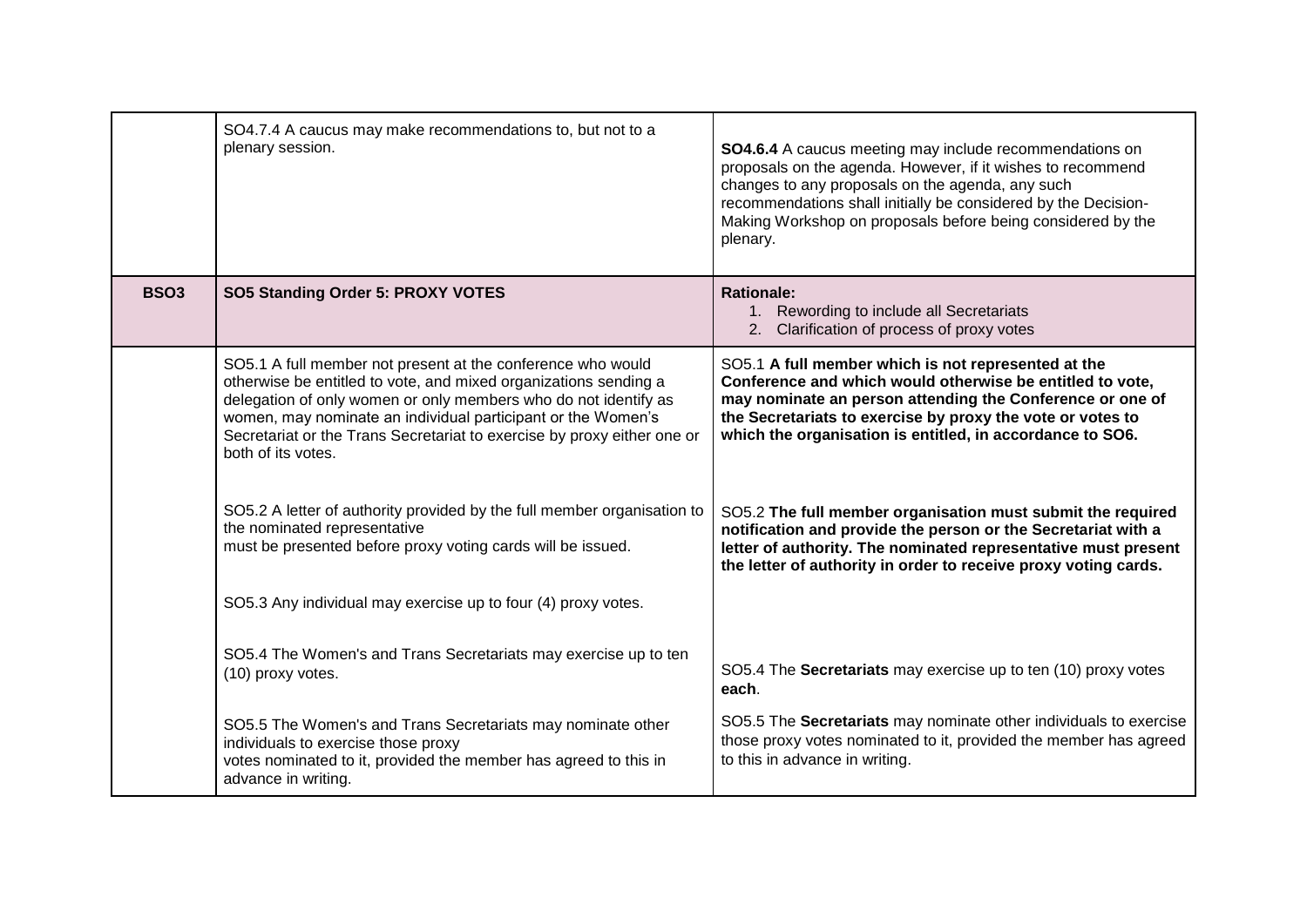| <b>BSO4</b>   | SO6 Standing Order 6: VOTING                                                                                                                                                                                                                                                                                                                                                                                                                                                                                                   | <b>Rationale:</b><br>1. Currently the voting process makes several assumptions<br>about delegates' gender, gender identity, gender<br>expression, as well as their sexual orientation and sexual<br>identities. It also sees these as stand-alone without taking<br>into consideration any other intersecting factors in that<br>person's life, including race and ethnicity, disability, socio-<br>economic contexts, and several other intersections.<br>2. The current voting process continues to exclude groups /<br>communities that are already marginalised within the<br>LGBTIQ movement, and at ILGA Conferences.<br>3. This proposal aims to make the voting process more<br>equitable and inclusive, by recognising that trans, intersex,<br>and bisexual people have been underrepresented at ILGA<br>conferences and its decision-making processes.<br>4. Furthermore, whilst recognising that this does not address<br>all the gaps, this proposal acknowledges the intersections<br>and complexities that delegates and their organisations<br>represent. |
|---------------|--------------------------------------------------------------------------------------------------------------------------------------------------------------------------------------------------------------------------------------------------------------------------------------------------------------------------------------------------------------------------------------------------------------------------------------------------------------------------------------------------------------------------------|---------------------------------------------------------------------------------------------------------------------------------------------------------------------------------------------------------------------------------------------------------------------------------------------------------------------------------------------------------------------------------------------------------------------------------------------------------------------------------------------------------------------------------------------------------------------------------------------------------------------------------------------------------------------------------------------------------------------------------------------------------------------------------------------------------------------------------------------------------------------------------------------------------------------------------------------------------------------------------------------------------------------------------------------------------------------------|
| <b>BSO4.1</b> | SO6.3 Every full member organization will have two votes, but a<br>mixed organization sending a delegation of only women or only<br>members who do not identify as women, will have only one vote<br>unless it has provided written confirmation that the other group(s) in<br>that organization<br>have approved the delegate(s) exercising both votes. In either case,<br>the women or people who<br>do not identify as women in a mixed organization may instead<br>nominate a proxy in accordance<br>with Standing Orders. | SO6.3 Each full member organisation shall have two votes. In all<br>cases, full member organisations may nominate a proxy in<br>accordance with the Standing Orders.                                                                                                                                                                                                                                                                                                                                                                                                                                                                                                                                                                                                                                                                                                                                                                                                                                                                                                      |
| <b>BSO5</b>   | SO7 Standing Order 7: ELECTIONS                                                                                                                                                                                                                                                                                                                                                                                                                                                                                                | Rationale: Inclusion of SO about nomination process and<br>clarification of election process, following section C7 of the<br><b>Constitution.</b><br>Inclusion of new section SO7.1 Election of Secretaries General<br>and Secretariats; renumber accordingly                                                                                                                                                                                                                                                                                                                                                                                                                                                                                                                                                                                                                                                                                                                                                                                                             |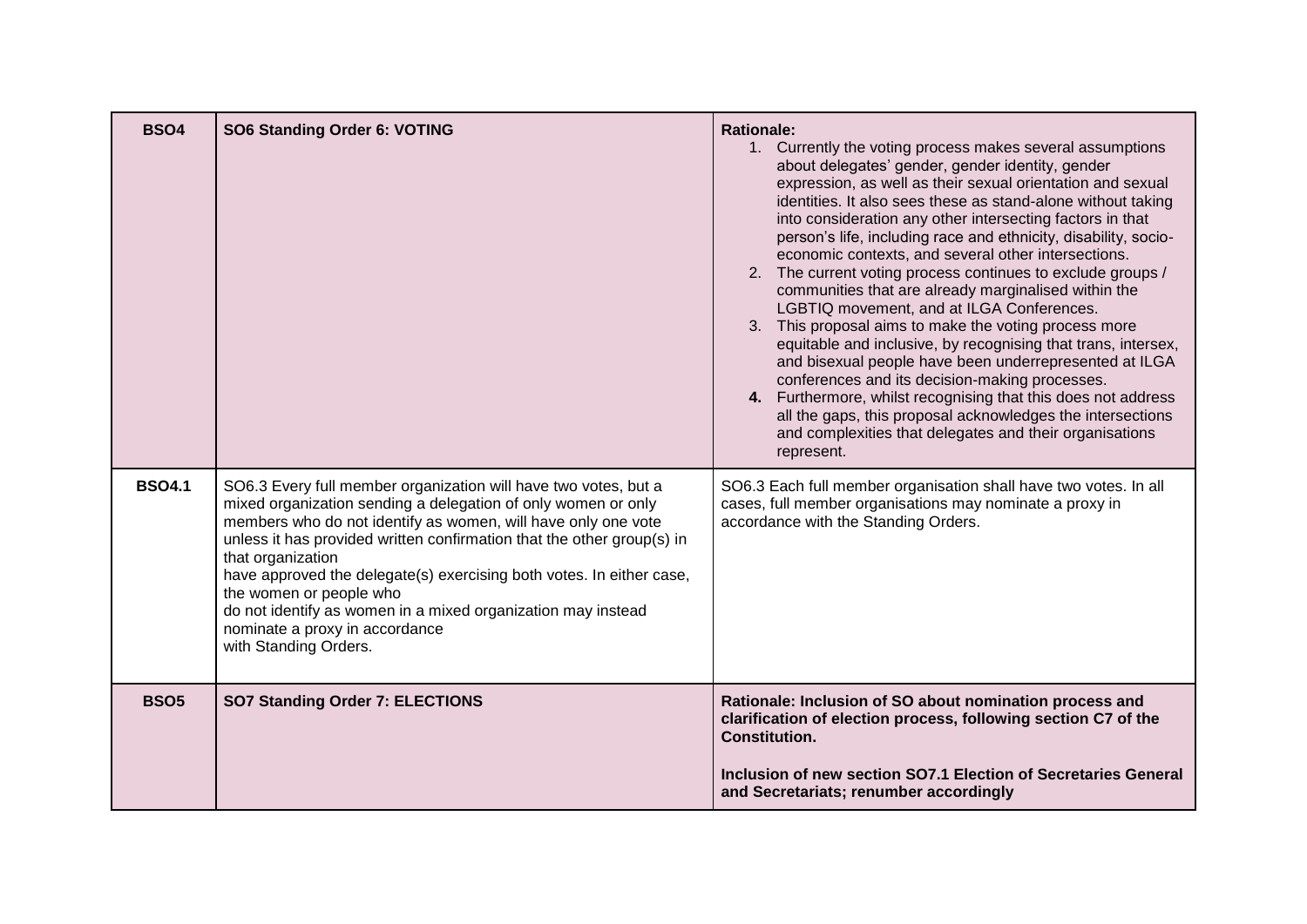| <b>BSO5.1</b> |                                                                                                                                                                                                                                                                                                                 | SO7.1 Election of Secretaries General, Secretariats and<br><b>Alternates</b><br>SO 7.1.1 Nominations for candidates for election to the<br>Executive Board may be submitted by full member<br>organisations in accordance with the Constitution. All<br>candidates must be members of a full membership<br>organisation at the time of their nomination. Candidates can be<br>nominated by another organisation than they are members of.<br>SO7.1.2 The deadline for the receipt of nominations shall be<br>the same as the deadline for the submission of amendments<br>and shall be included in the timetable published under<br><b>Standing Order 2.</b><br>SO7.1.3 A list of all such nominations received shall be sent to<br>full members with the final agenda. |
|---------------|-----------------------------------------------------------------------------------------------------------------------------------------------------------------------------------------------------------------------------------------------------------------------------------------------------------------|-------------------------------------------------------------------------------------------------------------------------------------------------------------------------------------------------------------------------------------------------------------------------------------------------------------------------------------------------------------------------------------------------------------------------------------------------------------------------------------------------------------------------------------------------------------------------------------------------------------------------------------------------------------------------------------------------------------------------------------------------------------------------|
| <b>BSO5.2</b> | SO7.1 The Chairing Pool will be responsible for coordinating the<br>election of the Secretaries General,<br>and the Women's, Trans, Intersex and Bi Secretariats.                                                                                                                                               | SO7.2 The Chairing Pool will be responsible for coordinating the<br>election of the Secretaries General,<br>and all the Secretariats.                                                                                                                                                                                                                                                                                                                                                                                                                                                                                                                                                                                                                                   |
| <b>BSO5.3</b> | SO7.3.2 If there are more than two candidates, there will be two<br>rounds of voting. At the close of the first round the two candidates<br>with the highest number of votes will stand in a second round in which<br>the election will be decided by a simple majority of those voting for<br>one or the other | SO7.4.2 If there are more than two candidates, there will be two<br>rounds of voting, unless one candidate gets more than 50% in<br>the first round.<br>If no candidate gets more than 50% in the first round, the two<br>candidates with the highest number of votes will<br>stand in a second round in which the election will be decided by a<br>simple majority of those voting for one or the other.                                                                                                                                                                                                                                                                                                                                                               |
| <b>BSO6</b>   | SO8 Standing Order 8: CONFERENCE PROCEDURE                                                                                                                                                                                                                                                                      | <b>Reword to refer to all Secretariats</b>                                                                                                                                                                                                                                                                                                                                                                                                                                                                                                                                                                                                                                                                                                                              |
|               | SO8.1.1 Full members, the Women's, Trans, Intersex and Bi-sexual<br>Secretariats, Regional Executive Boards                                                                                                                                                                                                     | SO8.1.1 Full members, the Secretariats, Regional Executive<br>Boards and the Board may submit proposals or amendments on                                                                                                                                                                                                                                                                                                                                                                                                                                                                                                                                                                                                                                                |